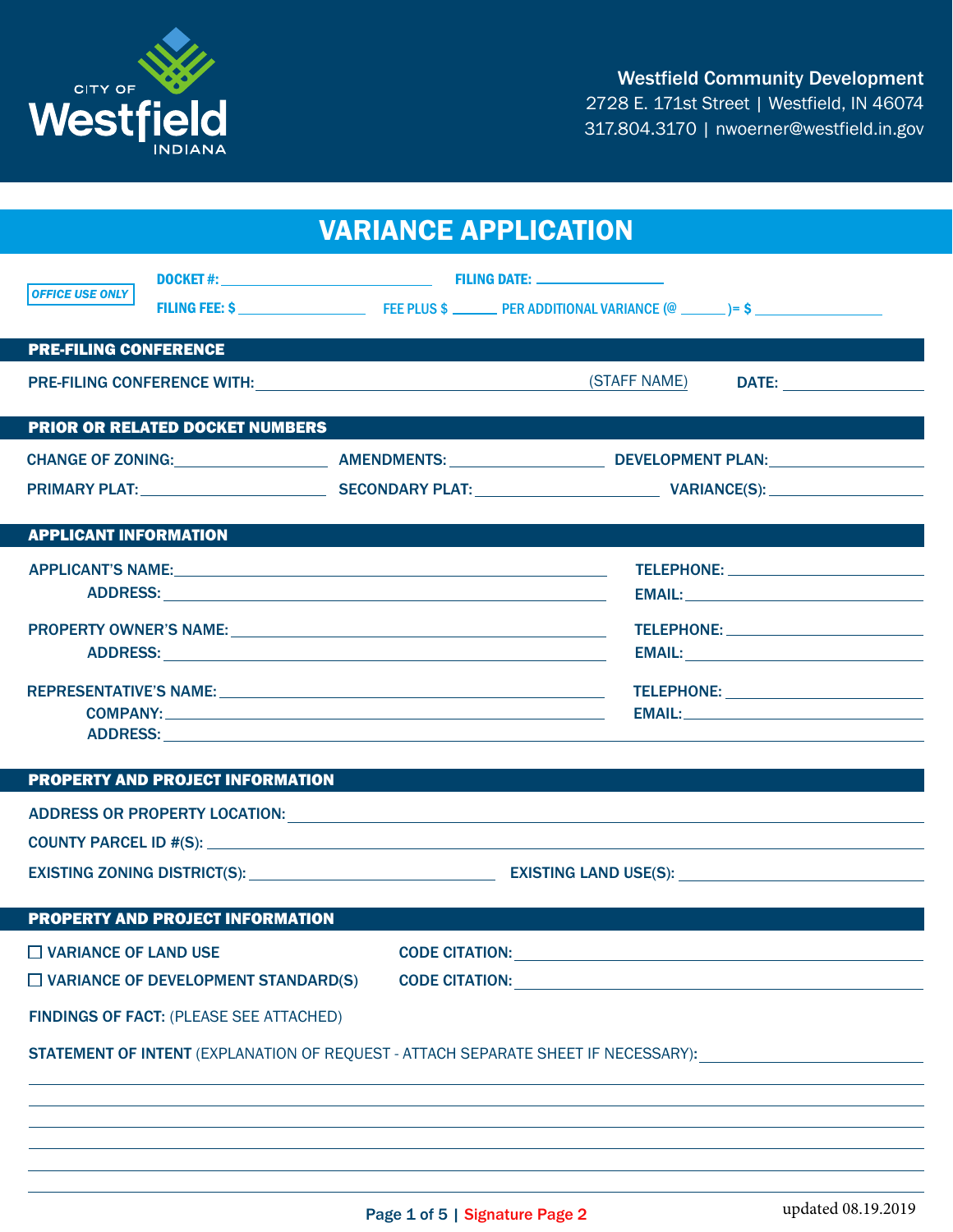

# APPLICANT AFFIDAVIT

*IN WITNESS WHEREOF, the undersigned, having duly sworn, upon oath says that above information is true and correct as he/she is informed and believes and that Applicant owns or controls the property involved in this application.*

Applicant/Representive (signature) Applicant/Representative (printed)

*Before me the undersigned, a Notary Public in and for said County and State, personally appeared the above party, who having been duly sworn acknowledged the execution of the foregoing Application.*

*Witness my hand and Notarial Seal this \_\_\_\_\_ day of \_\_\_\_\_\_\_\_\_\_\_\_\_\_\_\_\_\_\_\_\_, 20\_\_. State of \_\_\_\_\_\_\_\_\_\_\_, County of \_\_\_\_\_\_\_\_\_\_\_\_\_\_\_\_\_\_, SS:\_\_\_\_\_\_\_\_\_\_\_\_\_\_\_*

**Notary Public (signature)** Notary Public (printed)

#### PROPERTY OWNER AFFIDAVIT

*IN WITNESS WHEREOF, the undersigned, having duly sworn, upon oath says they are the owners of the property involved in this application and that they hereby acknowledge and consent to the foregoing Application.*

Property Owner (signature)\* Property Owner (printed)

*Before me the undersigned, a Notary Public in and for said County and State, personally appeared the Property Owner, who having been duly sworn acknowledged and consents to the execution of the foregoing Application.*

*Witness my hand and Notarial Seal this \_\_\_\_\_ day of \_\_\_\_\_\_\_\_\_\_\_\_\_\_\_\_\_\_\_\_\_, 20\_\_.* State of The county of The State of The SS:

Notary Public (signature) Notary Public (printed)

*\*A signature from each party having interest in the property involved in this application is required. If the Property Owner's signature cannot be obtained on the application, then a notarized statement by each Property Owner acknowledging and consenting to the filing of this application is required with the application.*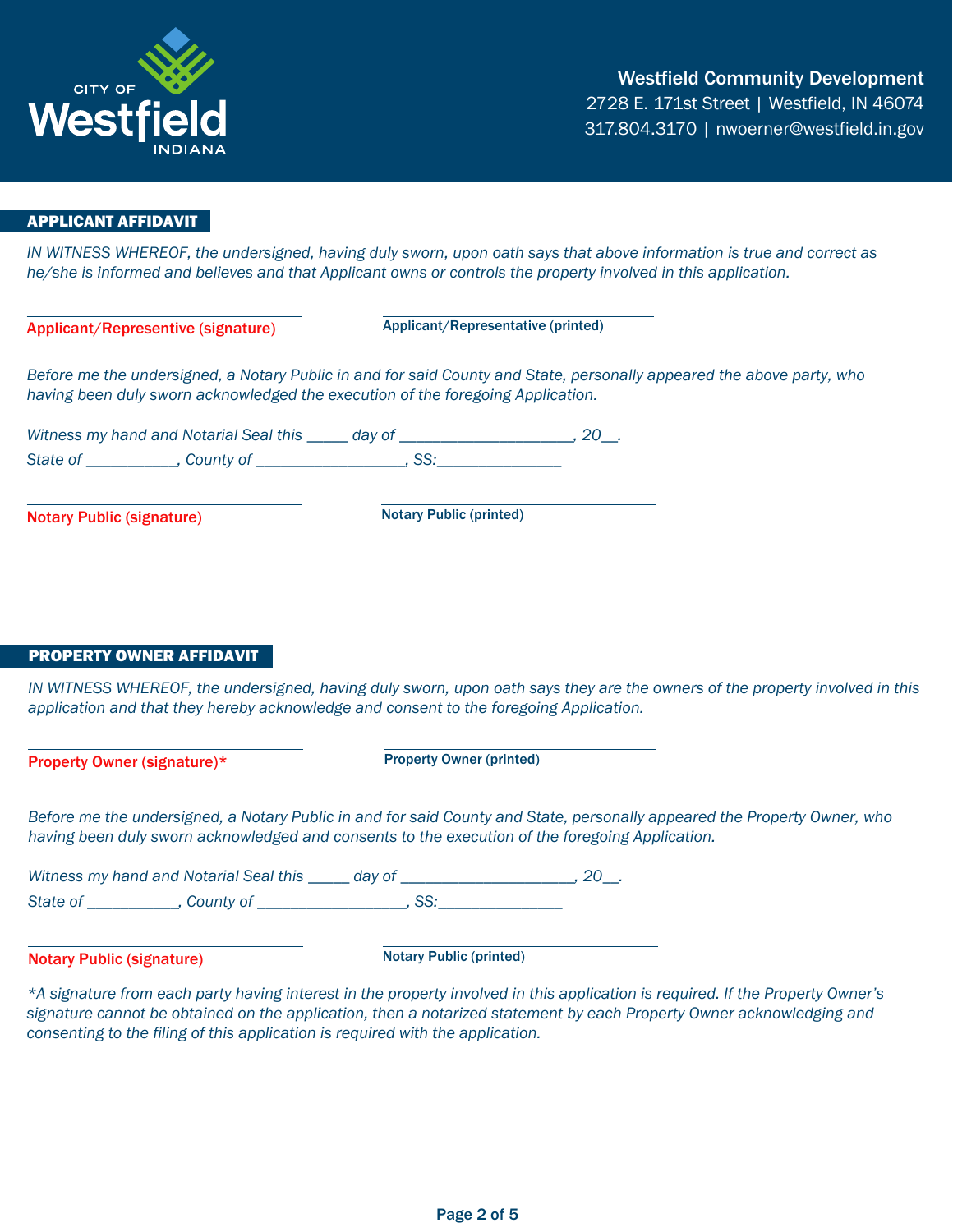# FINDINGS OF FACT (VARIANCE OF USE)

## APPLICANT: DOCKET #:

In taking action on a variance request, the Board of Zoning Appeals uses the following decision criteria to approve or deny a variance, as established by Indiana Code, and the Board may impose reasonable conditions as part of its approval. The applicant must address the criteria below. A variance of land use may be approved by the Board of Zoning Appeals only upon a determination that the Board finds all of the following to be true:

A. The use will not be injurious to the public health, safety, morals, and general welfare of the community because:

B. The use and value of the area adjacent to the property included in the variance will not be affected in a substantially adverse manner because:

C. The need for the variance arises from some condition particular to the property involved because:

D. The strict application of the terms of the Ordinance will constitute an unnecessary hardship if applied to the property for which the variance is sought because:

E. The variance of use does not interfere substantially with the Comprehensive Plan because:



Westfield Community Development 2728 E. 171st Street | Westfield, IN 46074 317.804.3170 | nwoerner@westfield.in.gov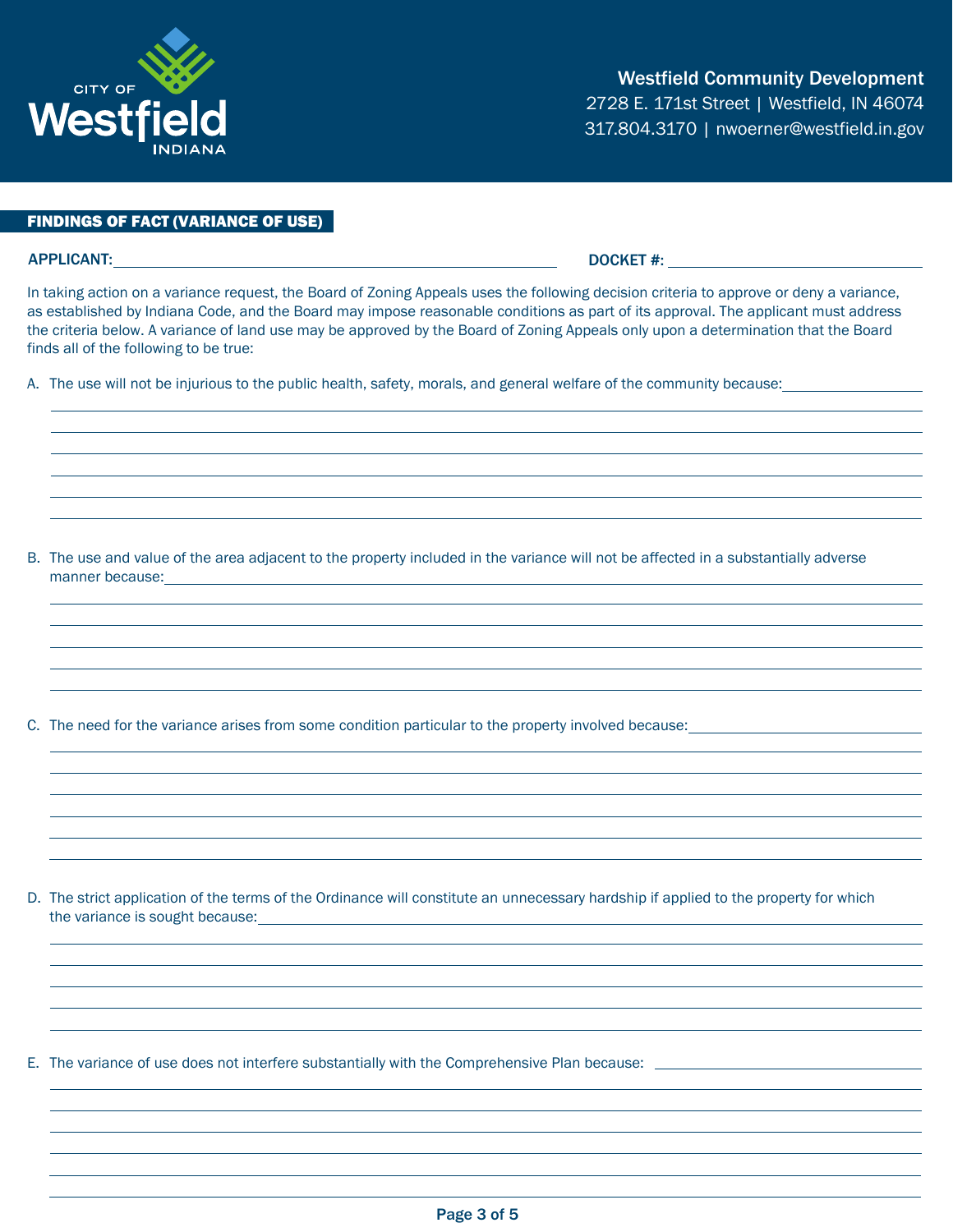

### FINDINGS OF FACT (VARIANCE OF DEVELOPMENT STANDARD)

# APPLICANT: DOCKET #:

In taking action on a variance request, the Board of Zoning Appeals uses the following decision criteria to approve or deny a variance, as established by Indiana Code, and the Board may impose reasonable conditions as part of its approval. The applicant must address the criteria below (if multiple variances of development standard are being requested, then this sheet should be completed separately for each requested variance). A variance of land use may be approved by the Board of Zoning Appeals only upon a determination that the Board finds all of the following to be true:

A. The approval will not be injurious to the public health, safety, morals, and general welfare of the community because:

B. The use and value of the area adjacent to the property included in the variance will not be affected in a substantially adverse manner because:

C. The strict application of the terms of the Ordinance will result in practIcal difficulties in the use of the property because: